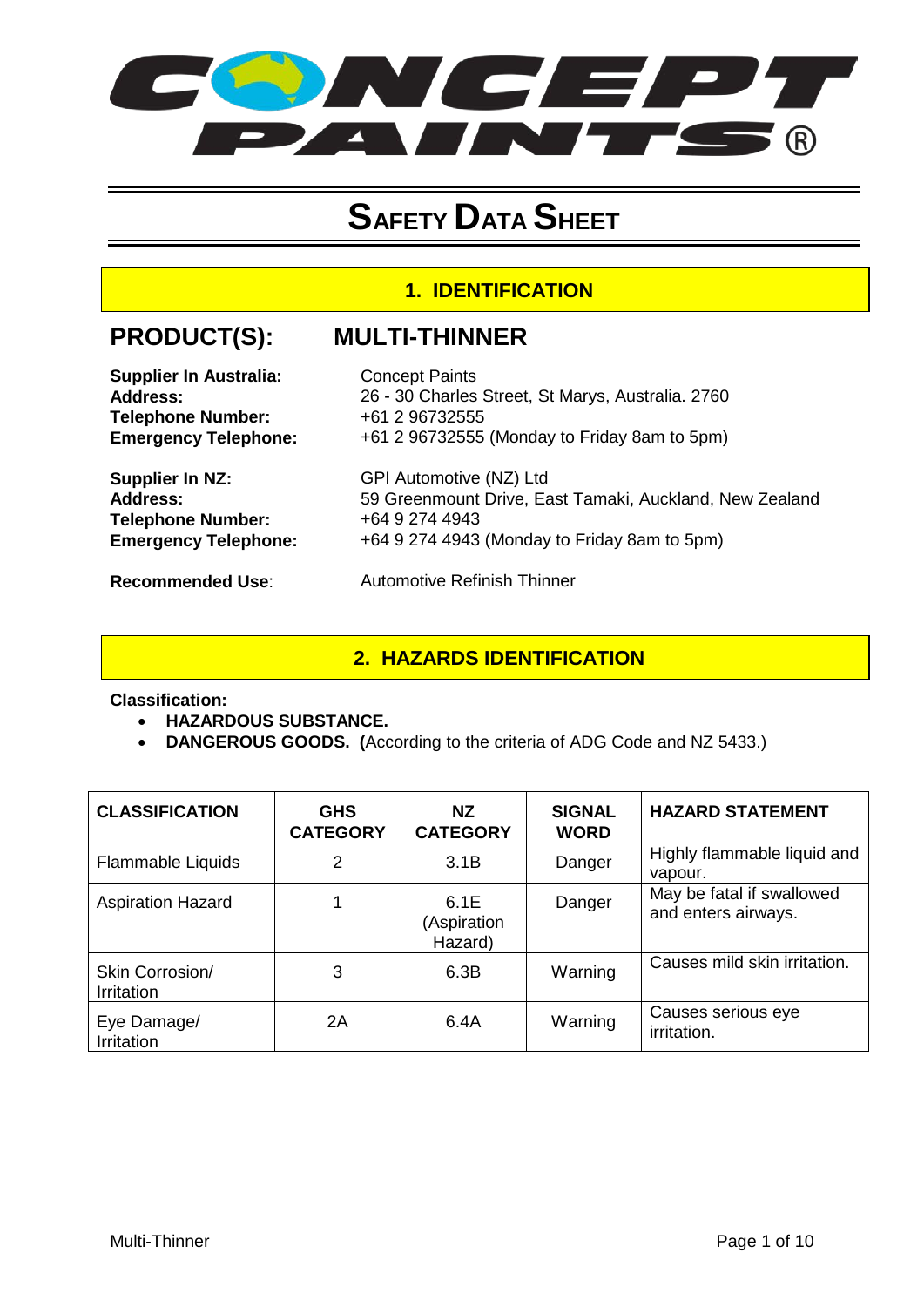**Hazard Symbols:** 



#### **Precautionary Statements:**

- Keep away from heat/sparks/open flames/ hot surfaces. No smoking.
- Keep container tightly closed.
- Ground/bond container and receiving equipment.
- Use explosion-proof electrical/ventilation/lighting/equipment.
- Use only non-sparking tools.
- Take precautionary measures against static discharge.
- Wash hands thoroughly after handling.
- Wear protective gloves/protective clothing/eye protection/face protection.
- IF SWALLOWED: Immediately call a POISON CENTER or doctor/physician.
- IF ON SKIN (or hair): Remove /take off immediately all contaminated clothing. Wash skin with plenty of soap and water.
- IF IN EYES: Rinse cautiously with water for several minutes. Remove contact lenses, if present and easy to do so. Continue rinsing.
- DO NOT induce vomiting.
- If skin irritation occurs: Get medical advice/attention.
- If eye irritation persists: Get medical advice/attention.
- In case of fire: Use Foam, Carbon Dioxide or Dry Chemical Powder for extinction.
- Store in a well-ventilated place. Keep cool.
- Store locked up.
- Dispose of contents/container in accordance with the relevant government legislation. Normally suitable for incineration by an approved agent.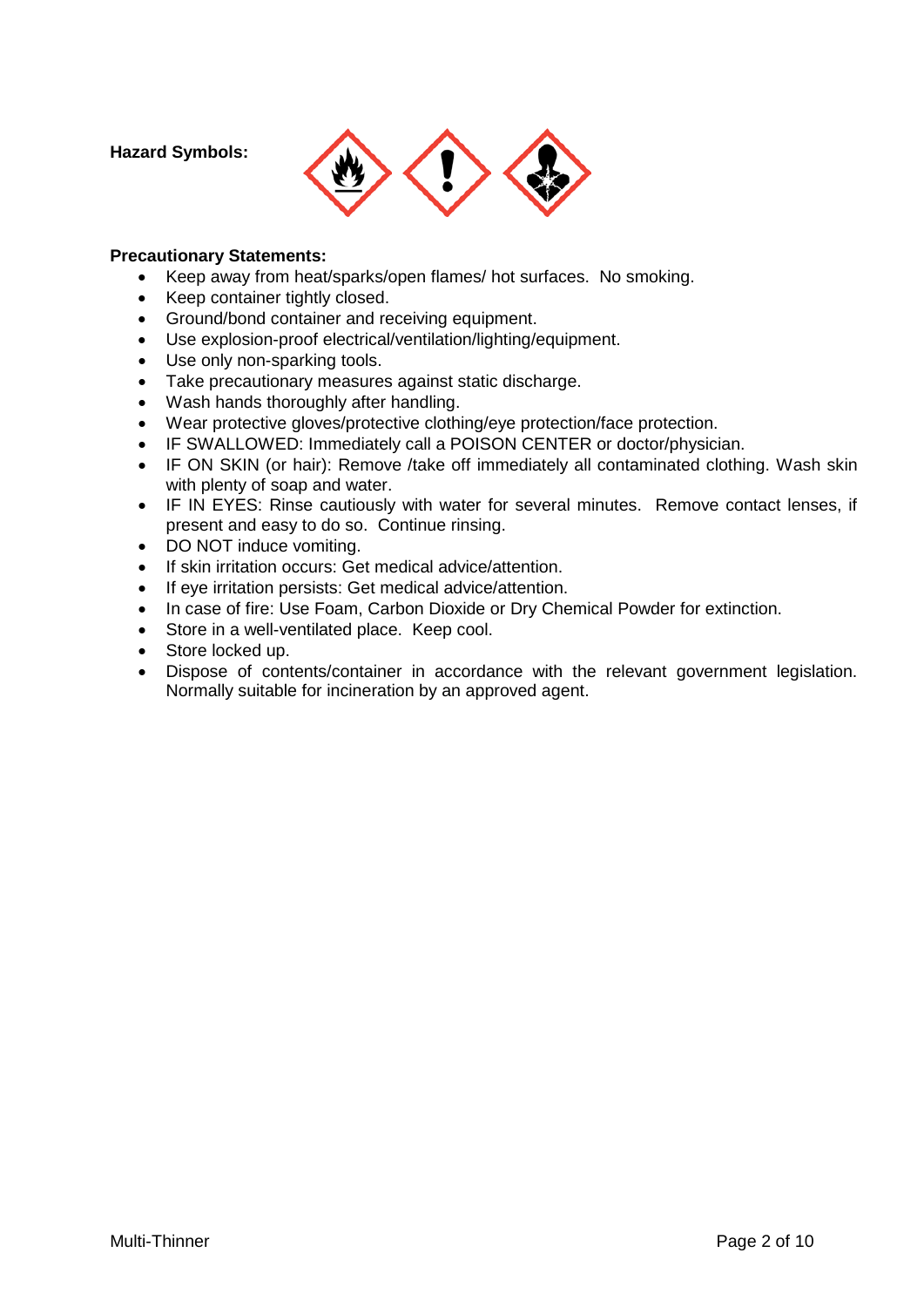### **3. COMPOSITION/INFORMATION ON INGREDIENTS**

| <b>Chemical Entity / Hazardous Component</b> | <b>CAS Numbers</b> | <b>Proportion by wt.</b> |
|----------------------------------------------|--------------------|--------------------------|
| Acetone                                      | 67-64-1            | $30 - 60\%$              |
| Solvent Naphtha (petroleum), light arom.     | 64742-95-6         | 30 - 60%                 |
| Xylene                                       | 1330-20-7          | $10 - 20%$               |
| Methoxy Propyl Acetate                       | 108-65-6           | < 10%                    |

#### **4. FIRST AID MEASURES**

**Route of Exposure First Aid Measures**

- **Ingestion:** Give a glass of water. Do NOT induce vomiting. Place patients head downwards if vomiting occurs. Prevent it entering lungs, as aspiration of material into the lungs can cause chemical pneumonitis which can be fatal. Immediately call a POISON CENTER or doctor/physician.
- **Eye:** Immediately irrigate with large quantities of water for at least 15 minutes. Remove contact lenses, if present and easy to do so. Continue rinsing. If eye irritation persists: Get medical advice/attention.
- **Skin:** Wash exposed area thoroughly with soap and water. Remove variable water was contaminated clothing. If skin irritation occurs: Get medical If skin irritation occurs: Get medical advice/attention.
- **Inhaled:** Give fresh air, careful not to become a casualty yourself. Remove and loosen clothing. If breathing is normal make patient comfortable and keep warm till recovered. If breathing is difficult ensure the airways are clear and have a qualified person give oxygen from a face mask. If breathing has stopped commence (EAR) and if cardiac arrest has occurred, commence (CPR) and get medical advice/attention urgently.
- **Advice To Doctor:** Treat Symptomatically.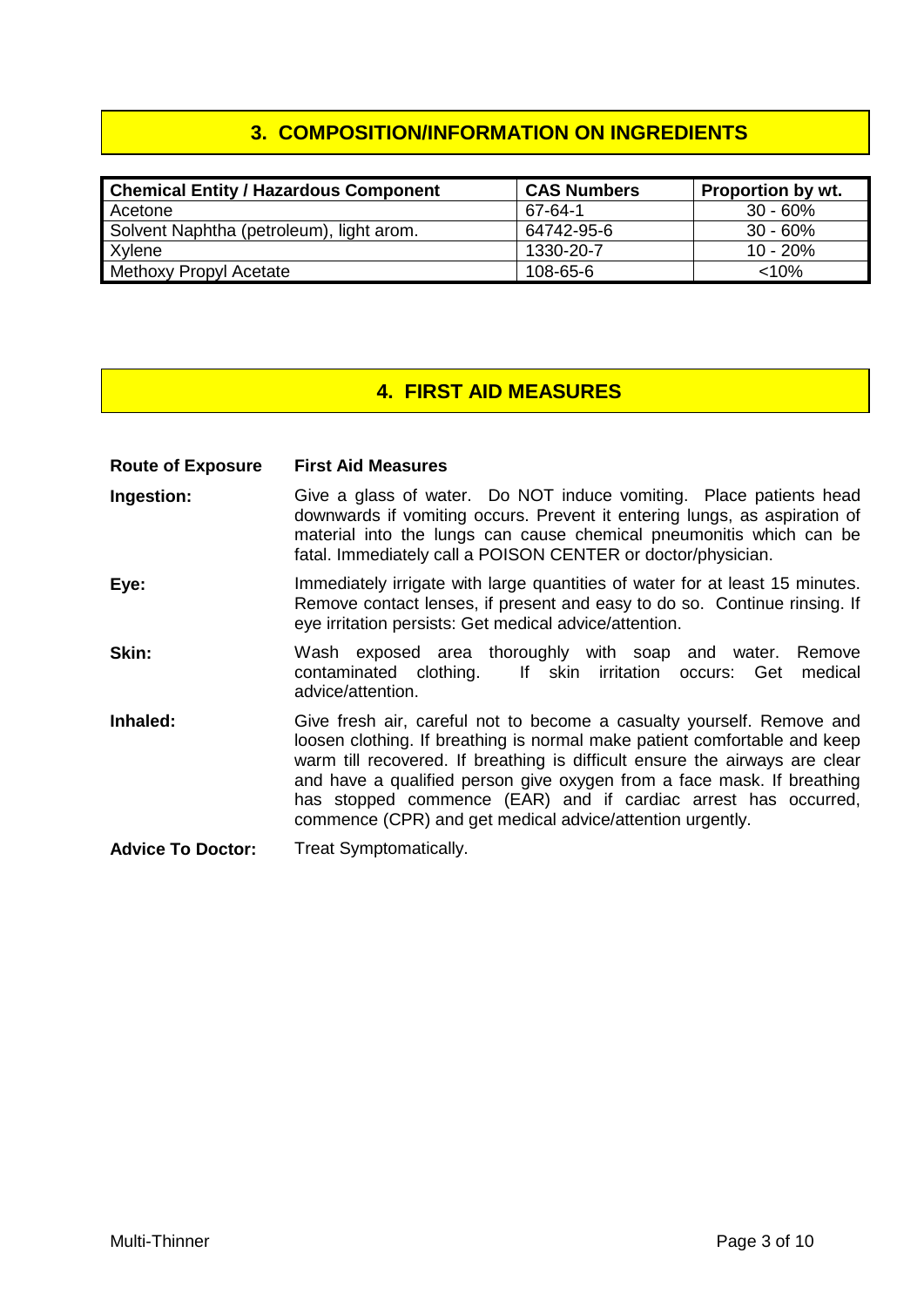## **5. FIRE FIGHTING MEASURES**

**Suitable Extinguishing Media:** Foam, Carbon Dioxide or Dry Chemical Powder.

**Hazards from Combustion Products:** If involved in a fire, toxic materials such as carbon monoxide, carbon dioxide, nitrogen oxide, isocyanate vapour, traces of hydrogen cyanide, hydrogen chloride gas, hydrogen fluoride gas, various chlorine and/or fluorine compounds as well as hydrocarbons may form.

**Precautions for Firefighters:** Heating can cause rupture of containers with explosive force. If safe do so, remove all sources of ignition and any containers from the path of the fire. Keep cool with water spray.

Firefighters should wear self contained breathing apparatus with a full face and operated in the positive pressure mode.

**Hazchem Code:** 3[Y]E

#### **6. ACCIDENTAL RELEASE MEASURES**

**Personal Precautions:** In case of an accidental release or spill, evacuate the danger area. Wear the correct Personal Protective Equipment (See section 8 of SDS). Do not breathe vapours. Extinguish all ignition sources and shut off the source of the spill. Ventilate the area.

**Environmental Precautions:** Avoid release to the environment by bunding or covering drains.

**Containment:** Contain and absorb the spill with absorbent material such as sand, soil or vermiculite. Transfer the material into drums, using non-sparking tools. Seal and label the drums. Contact the appropriate waste management authority for disposal.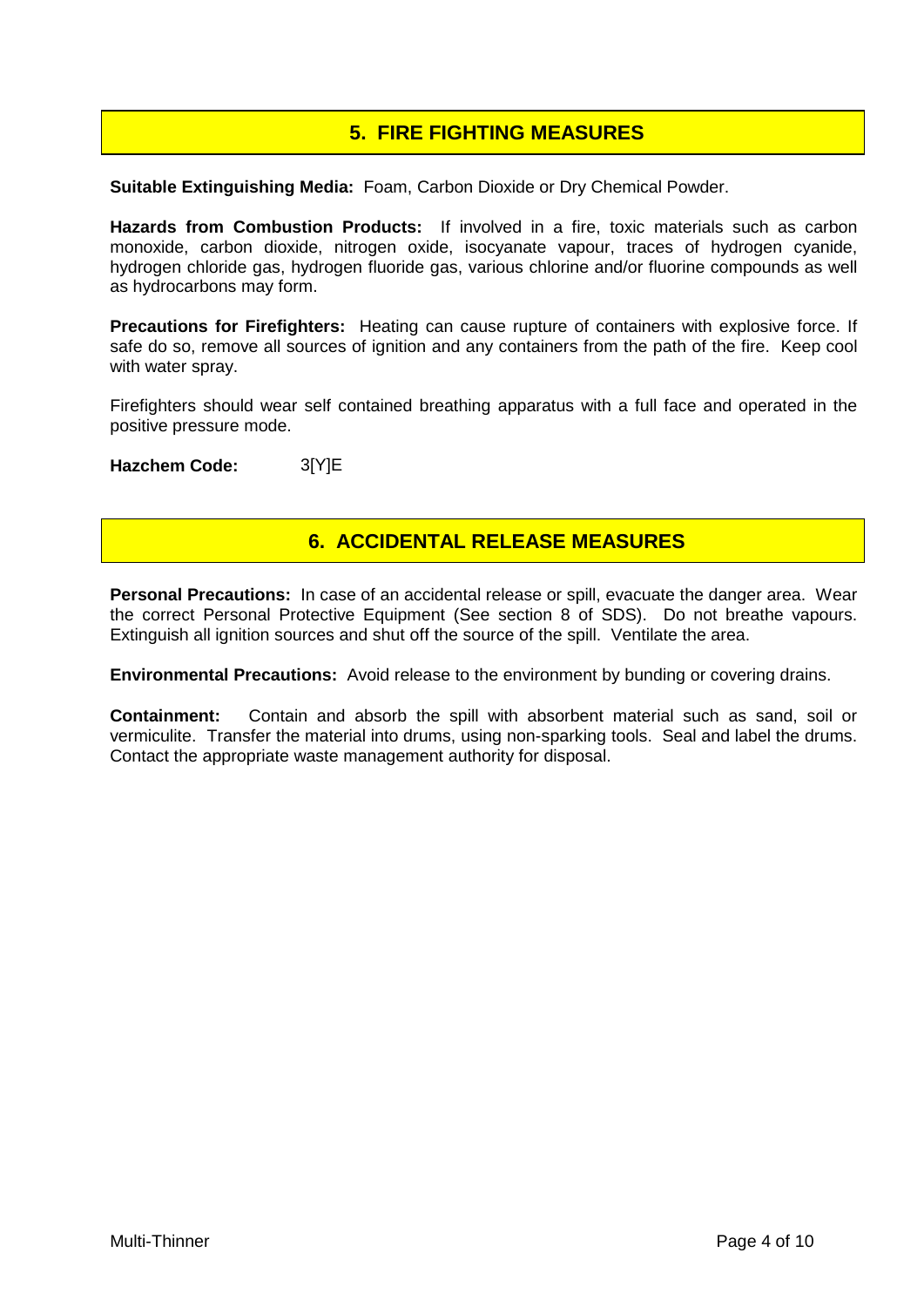#### **7. HANDLING AND STORAGE**

**Precautions For Safe Handling:** Wear the correct Personal Protective Equipment (See Section 8 of the SDS) when using this product. Ground the container and receiving equipment whilst using. Only use non-sparking tools and take precautionary measures against static discharge.

Only use in a well-ventilated area or preferably apply the product in a spray paint booth with an adequate exhaust system and explosion-proof electrical, ventilation, and lighting equipment.

Never eat, drink or smoke whilst handling this product. Always wash hands thoroughly after using this product and before smoking, eating, drinking or using the toilet.

**Conditions For Safe Storage:** Keep containers away from heat/sparks/open flames/ hot surfaces. Store containers in a well-ventilated area and away sources of ignition, oxidising agents and/or foodstuffs. Store containers in a cool place and out of direct sunlight. Keep containers tightly closed when not in use and check regularly for leaks.

#### **8. EXPOSURE CONTROLS / PERSONAL PROTECTION**

| <b>Exposure Limits:</b>                  | TLV-TWA (mg/m <sup>3</sup> ) |
|------------------------------------------|------------------------------|
| Acetone                                  | 1185                         |
| Solvent Naphtha (petroleum), light arom. | Not Available                |
| Xylene                                   | 350                          |
| Methoxy Propyl Acetate                   | 274                          |

**Engineering Controls:** Ensure sufficient ventilation to maintain concentration below exposure standard. Only use in a well ventilated area or preferably apply the product in a spray paint booth with an adequate exhaust system. Keep containers sealed when not in use. Earth any mixing vessels when using this product.

**Personal Protection:** Skin contact should be avoided by wearing impervious work clothing, boots and Neoprene or PVC gloves. Eyes should be protected by chemical goggles or safety glasses fitted with side shields (Refer to AS/NZS 1337). If an inhalation risk exists, an organic vapour respirator or a self-contained breathing apparatus, with a full face and operated in the positive pressure mode, should be used. Ensure cartridges are correct for the potential air contamination (Refer to AS/NZS 1715 and 1716).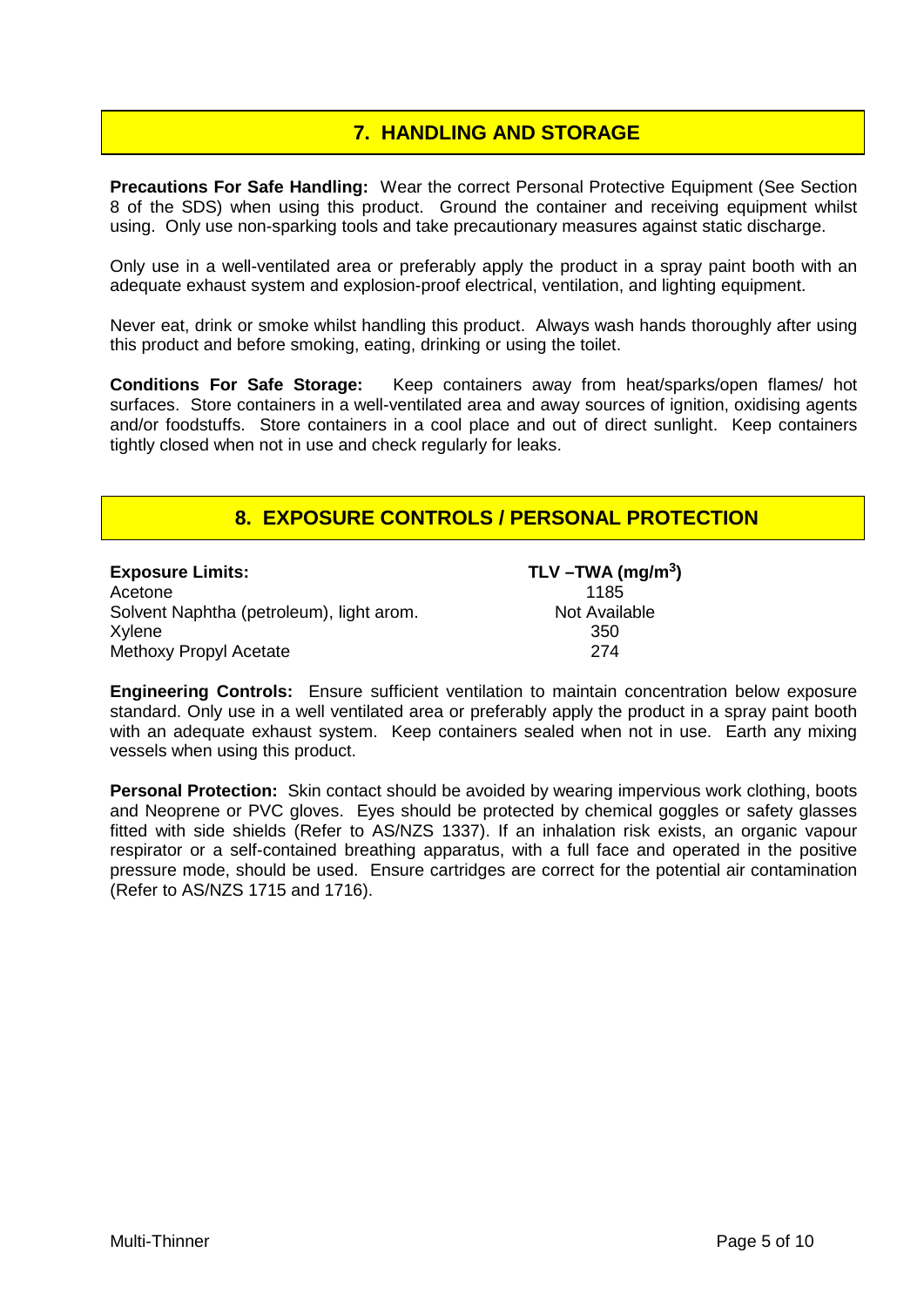## **9. PHYSICAL AND CHEMICAL PROPERTIES**

| Appearance:                             | Clear thin liquid.                     |
|-----------------------------------------|----------------------------------------|
| Odour:                                  | Strong solvent odour.                  |
| <b>Odour Threshold:</b>                 | Not Available                          |
| pH:                                     | Not Applicable.                        |
| <b>Melting Point/Freezing Point:</b>    | Not Applicable                         |
| <b>Boiling Point Range:</b>             | $56 - 145$ <sup>O</sup> C              |
| Flash Point:                            | -18 <sup>o</sup> C (Open Cup)          |
| <b>Evaporation Rate:</b>                | $0.40 - 6.30$ (Butyl Acetate = 1)      |
| Flammability:                           | Highly flammable liquid and vapour.    |
| <b>Flammability Limits:</b>             | 1 (LEL) to 13% (UEL) by volume         |
| Vapour Pressure:                        | 24.7 kPa @ 20 <sup>o</sup> C           |
| Vapour Density:                         | Not Available                          |
| <b>Relative Density:</b>                | $0.75 - 0.85$                          |
| Solubility In Water:                    | Not Available                          |
| Partition Coefficient: n-octanol/water: | Not Available                          |
| Auto-ignition Temperature:              | 354 <sup>o</sup> C                     |
| <b>Decomposition Temperature:</b>       | Not Available                          |
| Viscosity:                              | 10 – 12 seconds B4 Cup $@25^{\circ}$ C |

#### **10. STABILITY AND REACTIVITY**

**Chemical Stability:** Stable under ordinary conditions of use and storage.

**Conditions to Avoid:** Avoid all ignition sources.

**Incompatible Materials:** None

**Hazardous Decomposition Products:** If involved in a fire, toxic materials such as carbon monoxide, carbon dioxide, nitrogen oxide, isocyanate vapour, traces of hydrogen cyanide, hydrogen chloride gas, hydrogen fluoride gas and various chlorine and fluorine compounds and hydrocarbons may form.

**Hazardous Reactions:** Not Applicable.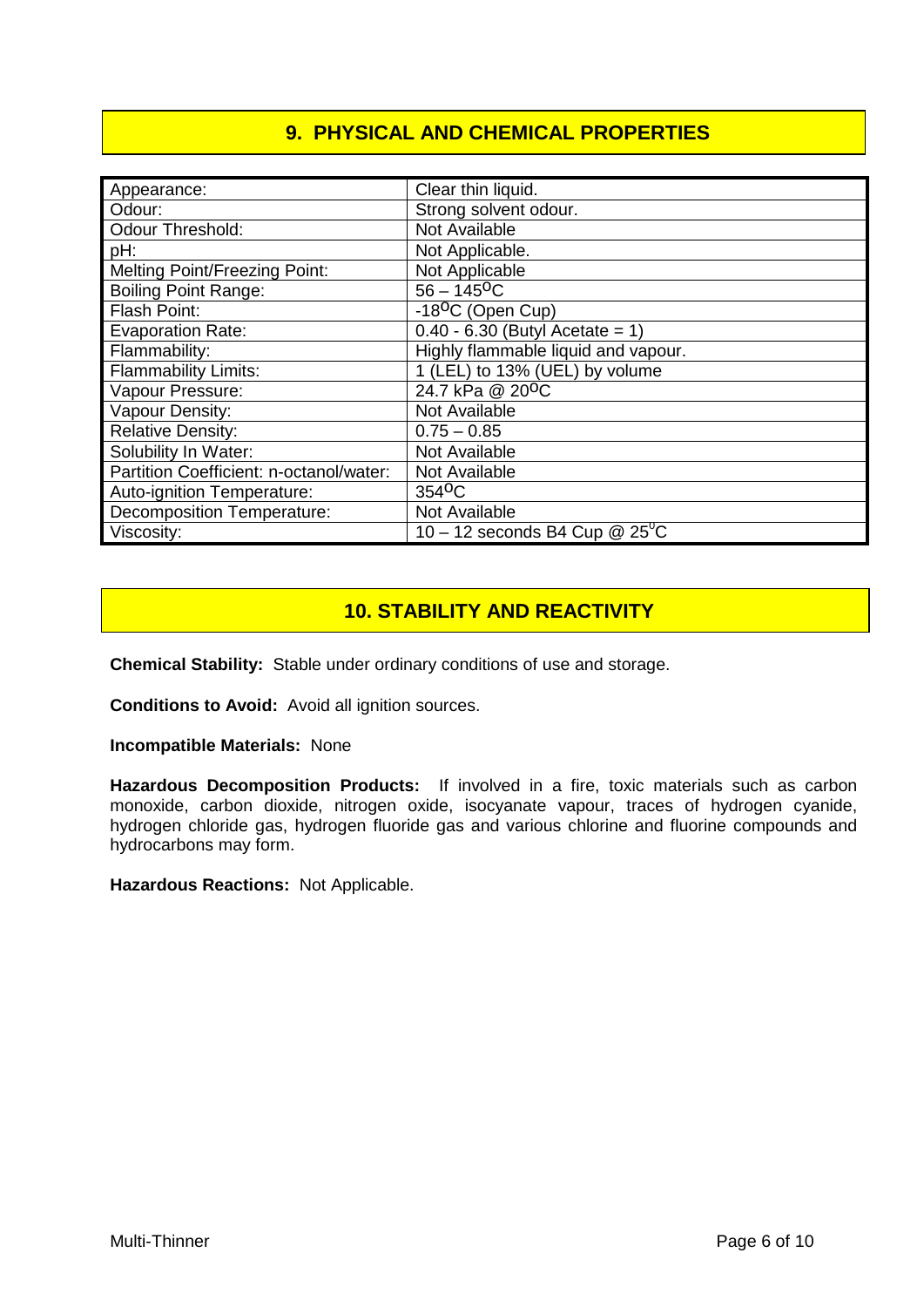#### **11. TOXICOLOGICAL INFORMATION**

There is no data available on this product itself. The following information (where available) relates to the individual ingredients of the product.

# **Acute Toxicity – Oral: Ingredient Value (LD50) Species GHS Category** Not Available **Health Effects: Acute: Chronic: Acute Toxicity – Dermal: Ingredient Value (LD50) Species GHS Category** Not Available **Health Effects: Acute: Chronic: Acute Toxicity – Inhalation: Ingredient Value (LC50) Species GHS Category** Not Available **Health Effects: Acute: Chronic: Skin Corrosion/Irritation: GHS Category** Acetone 3

**Health Effects:** Causes mild skin irritation.

**Acute:** Causes mild skin irritation.

**Chronic:** May cause dermatitis and eczema.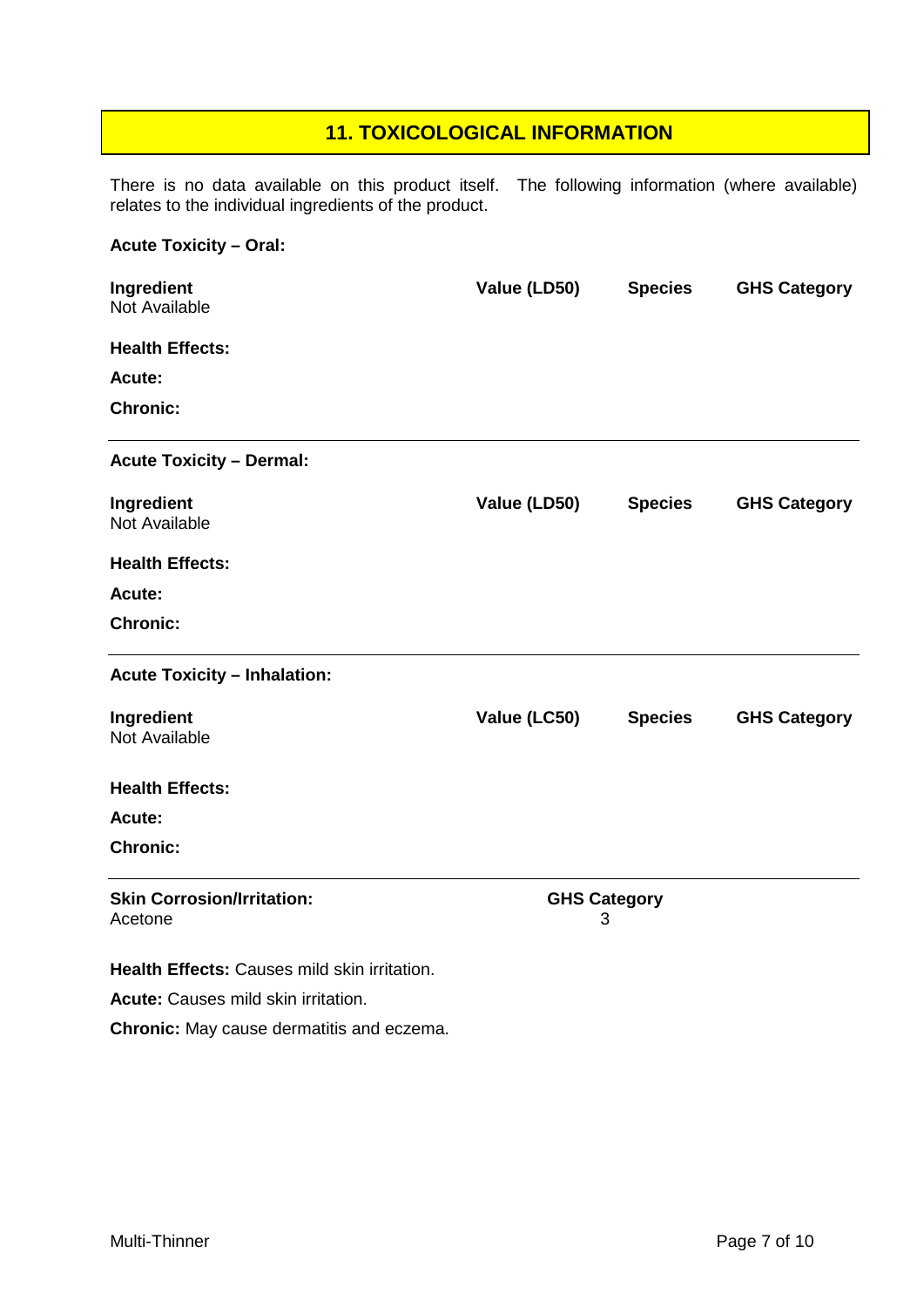| <b>Eye Damage/Irritation:</b><br>Acetone                                                | <b>GHS Category</b><br>2Α |  |  |
|-----------------------------------------------------------------------------------------|---------------------------|--|--|
| Health Effects: Causes serious eye irritation.                                          |                           |  |  |
| Acute: Causes redness, tearing or blurred vision.                                       |                           |  |  |
| <b>Chronic:</b> Will cause discomfort and may cause redness, itching or blurred vision. |                           |  |  |
| <b>Respiratory or Skin Sensitation:</b><br>Not Available                                | <b>GHS Category</b>       |  |  |
| <b>Health Effects:</b>                                                                  |                           |  |  |
| <b>Germ Cell Mutagenicity:</b><br><b>Not Available</b>                                  | <b>GHS Category</b>       |  |  |
| <b>Health Effects:</b>                                                                  |                           |  |  |
| <b>Carcinogenicity:</b><br><b>Not Available</b>                                         | <b>GHS Category</b>       |  |  |
| <b>Health Effects:</b>                                                                  |                           |  |  |
| <b>Toxic To Reproduction:</b><br>Not Available                                          | <b>GHS Category</b>       |  |  |
| <b>Health Effects:</b>                                                                  |                           |  |  |
| <b>Specific Target Organ Toxicity (Single</b><br>Exposure):<br>Not Available            | <b>GHS Category</b>       |  |  |
| <b>Health Effects:</b>                                                                  |                           |  |  |
| <b>Specific Target Organ Toxicity (Repeated</b><br>Exposure):<br>Not Available          | <b>GHS Category</b>       |  |  |
| <b>Health Effects:</b>                                                                  |                           |  |  |
| <b>Aspiration Hazard</b><br>Solvent Naphtha (petroleum), light arom.                    | <b>GHS Category</b>       |  |  |

**Health Effects:** May be fatal if swallowed and enters airways.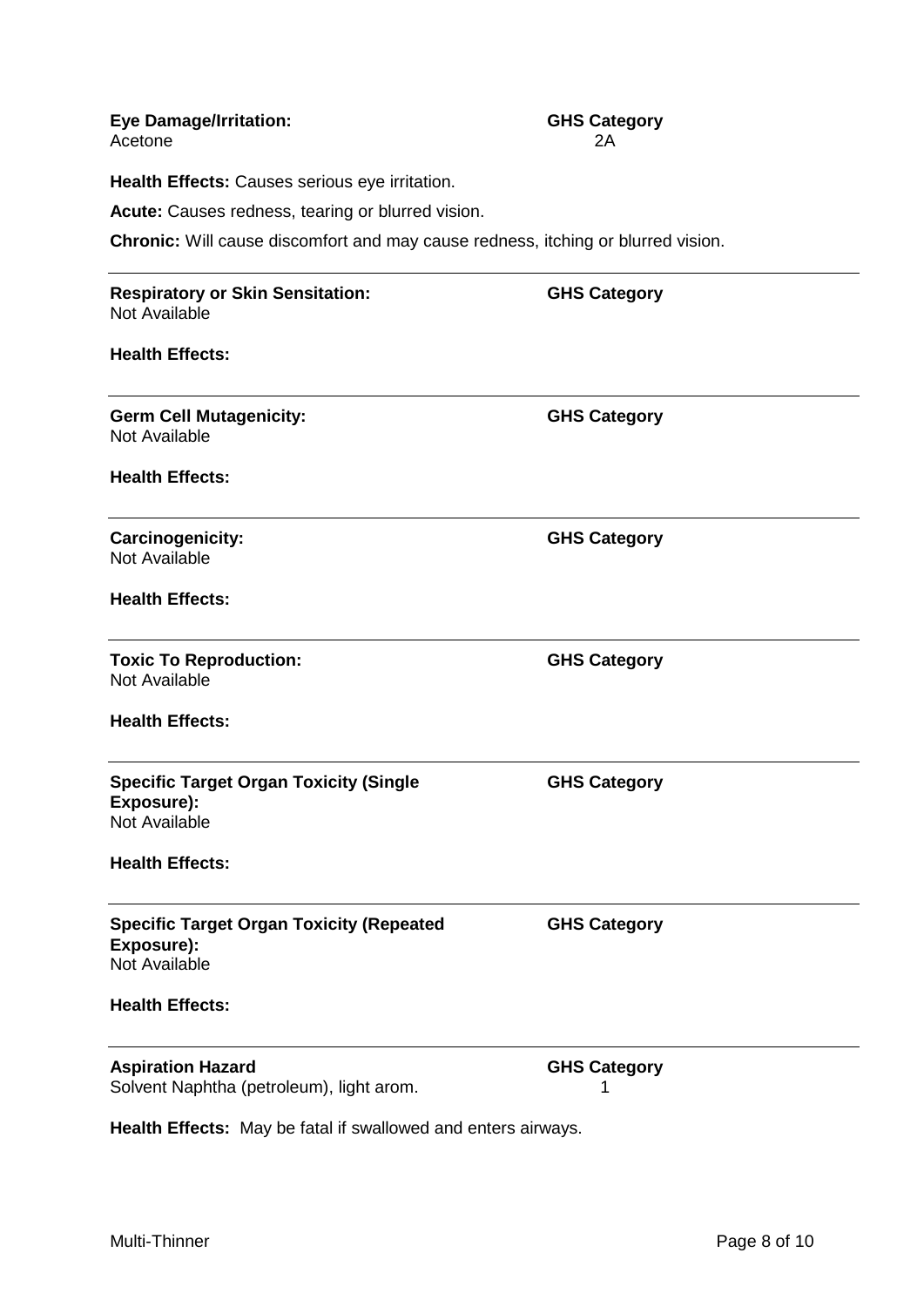#### **12.ECOLOGICAL INFORMATION**

**Environmental Precautions:** Avoid release to the environment, the product should not be allowed to enter drains, water courses or the soil.

There is no data available on this product itself. The following information (where available) relates to the individual ingredients of the product.

#### **Hazardous To The Aquatic Environment – Acute Hazard:**

| Ingredient<br>Not Available                              | Value (LC50) | <b>Species</b> | <b>GHS Category</b> |  |
|----------------------------------------------------------|--------------|----------------|---------------------|--|
| Effects:                                                 |              |                |                     |  |
| Hazardous To The Aquatic Environment - Long Term Hazard: |              |                |                     |  |
| Ingredient<br>Not Available                              | Value (LC50) | <b>Species</b> | <b>GHS Category</b> |  |
| Effects:                                                 |              |                |                     |  |
| <b>Exotoxic To Terrestrial Vertebrates:</b>              |              |                |                     |  |
| Ingredient<br>Not Available                              | Value (LD50) | <b>Species</b> | <b>NZ Category</b>  |  |
| Effects:                                                 |              |                |                     |  |

**Persistence and Degradability:** No information available.

**Bioaccumulative Potential:** No information available.

**Mobility in Soil:** No information available.